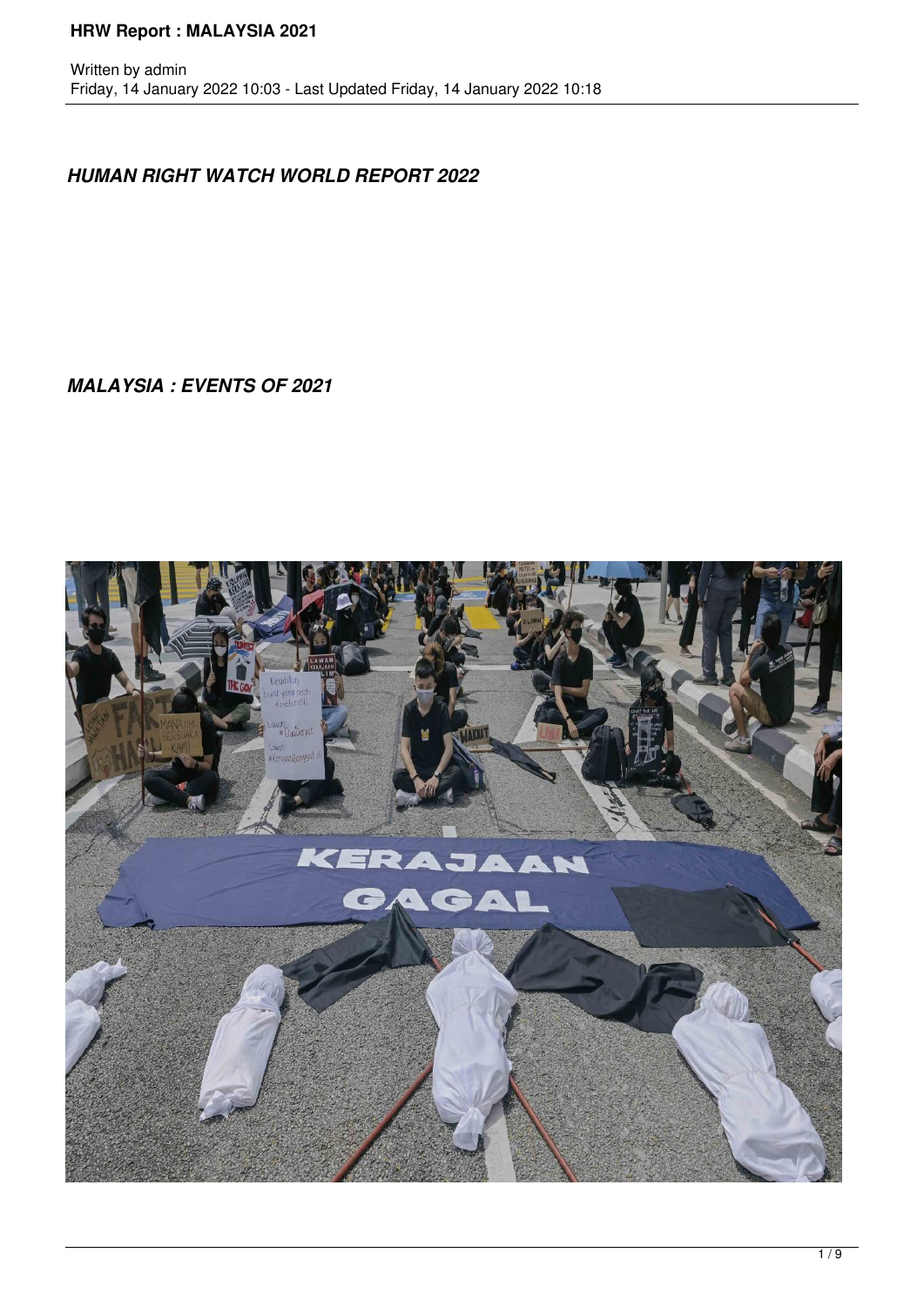Faced with political instability, the Malaysian government resorted to heavy-handed tactics, investigating, and arbitrarily arresting those critical of the government and its policies, pursuing a hardline anti-migrant policy, and threatening enhanced action against lesbian, gay, bisexual, and transgender (LGBT) people. In August, Prime Minister Muhyiddin Yassin resigned and was replaced by Ismail Sabri, but there was little change in the government's approach to human rights.

### *Attacks on Human Rights Defenders*

The government continued to use a range of broad and vaguely worded laws, including the Sedition Act and section 233 of the Communications and Multimedia Act (CMA), to prosecute critical speech.

On April 23, 2021, police arrested graphic artist and activist Fahmi Reza for a Spotify playlist he had created as a satirical response to a controversial tweet by Malaysia's queen. After a four-month sedition investigation, the

#### police dropped the case

Written by administration of the contract of the contract of the contract of the contract of the contract of the contract of the contract of the contract of the contract of the contract of the contract of the contract of t

. Reza was arrested again on October 4 in connection with [a](https://www.hrw.org/news/2021/04/29/troubling-cases-malaysian-government-criminalizing-speech)  caricature of the Malaysian prime minister.

[In May 2021, the authorities opened an inve](https://www.freemalaysiatoday.com/category/nation/2021/10/04/cops-arrest-fahmi-reza-over-keluarga-malaysia-caricature/?__cf_chl_jschl_tk__=pmd_Ib9EyYVGdQBWIcoTxpqR2rmHCnsNqCjem9nMwW_hcIU-1633355874-0-gqNtZGzNAnujcnBszQq9)stigation into political cartoonist Zulfikar Anwar Ulhaque, known as Zunar, for the state of the state of the state of the state of the state of the state of the state of the state of the state of the state of the state of the state of the state of the state of the state o alleged violations of the CMA and penal code section 505(c) for a satirical drawing that mocked the Kedah state chief minister.

In July, the authorities opened investigations into the creators of a short animated film depicting the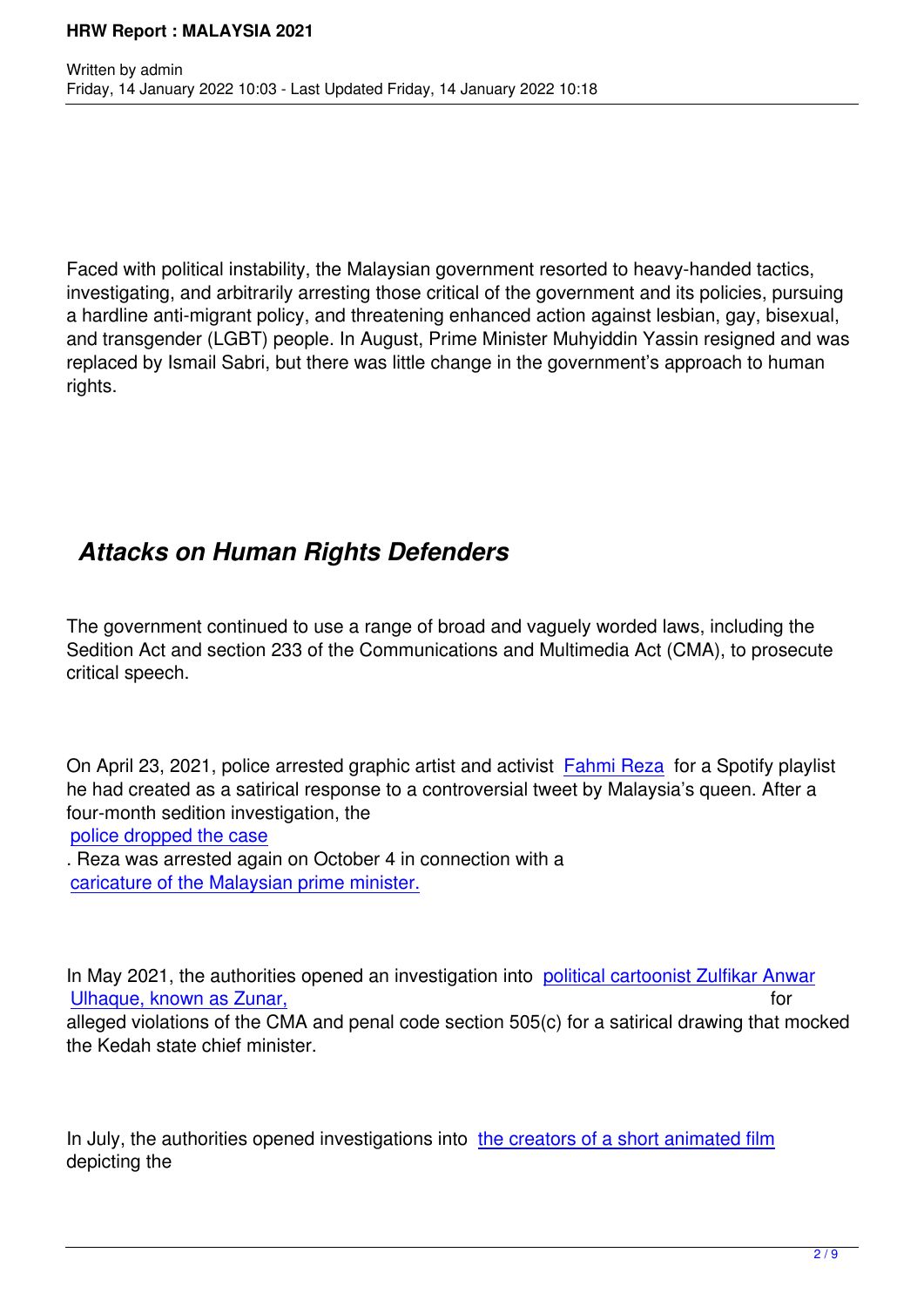Written by administration of the contract of the contract of the contract of the contract of the contract of the contract of the contract of the contract of the contract of the contract of the contract of the contract of t Friday, 14 January 2022 10:03 - Last Updated Friday, 14 January 2022 10:18

abuse that one boy said

he suffered in police custody, for criminal defamation and other violations of the penal code. The same month, authorities

[formally charged activist](https://www.malaysiakini.com/news/578769) Heidy Quah

with violating the CMA for a June 2020 Facebook post alleging poor treatment of refugees at an immigration detention center.

Those participating in peaceful protests have also been the target of police investigations.

On April 24, authorities arrested activist Mukmin Nantang and six others for protesting the 14-day extension of strict movement control orders in a village in Sabah. On July 6, police announced they were investigating for sedition and other of[fenses th](https://www.malaysiakini.com/news/572034)e "black flag" campaign, which urged people to display black flags to voice their disappointment with the government. At least 31 people who participated in a [black flag vehicle convoy on July 24 were](https://www.straitstimes.com/asia/se-asia/malaysia-probes-black-flag-movement-for-alleged-seditious-elements) 

summoned for questioning

.

On July 21, a youth coalition announced it would hold a protest on July 31 against the government's handling of the Covid-19 pandemic. On July 29, police arrested youth activist Sarah Irdina at her home. On the same da[y,](https://www.freemalaysiatoday.com/category/nation/2021/07/21/come-out-and-protest-against-govts-failure-people-urged/?__cf_chl_jschl_tk__=pmd_OU5B2YLoEZLPU86EPLvVyuOcGX9iMO6txVuWnpWyqGI-1630080688-0-gqNtZGzNAnujcnBszQ9R)  police questioned three coalition members [under the CMA and a penal code se](https://www.malaysiakini.com/news/585103)ction criminalizing "making statements conducive to public mischief."

On August 19, 31 people who were holding an outdoor candlelight vigil for those who died of Covid-19 were forcibly detained by police. At least one participant subsequently filed a police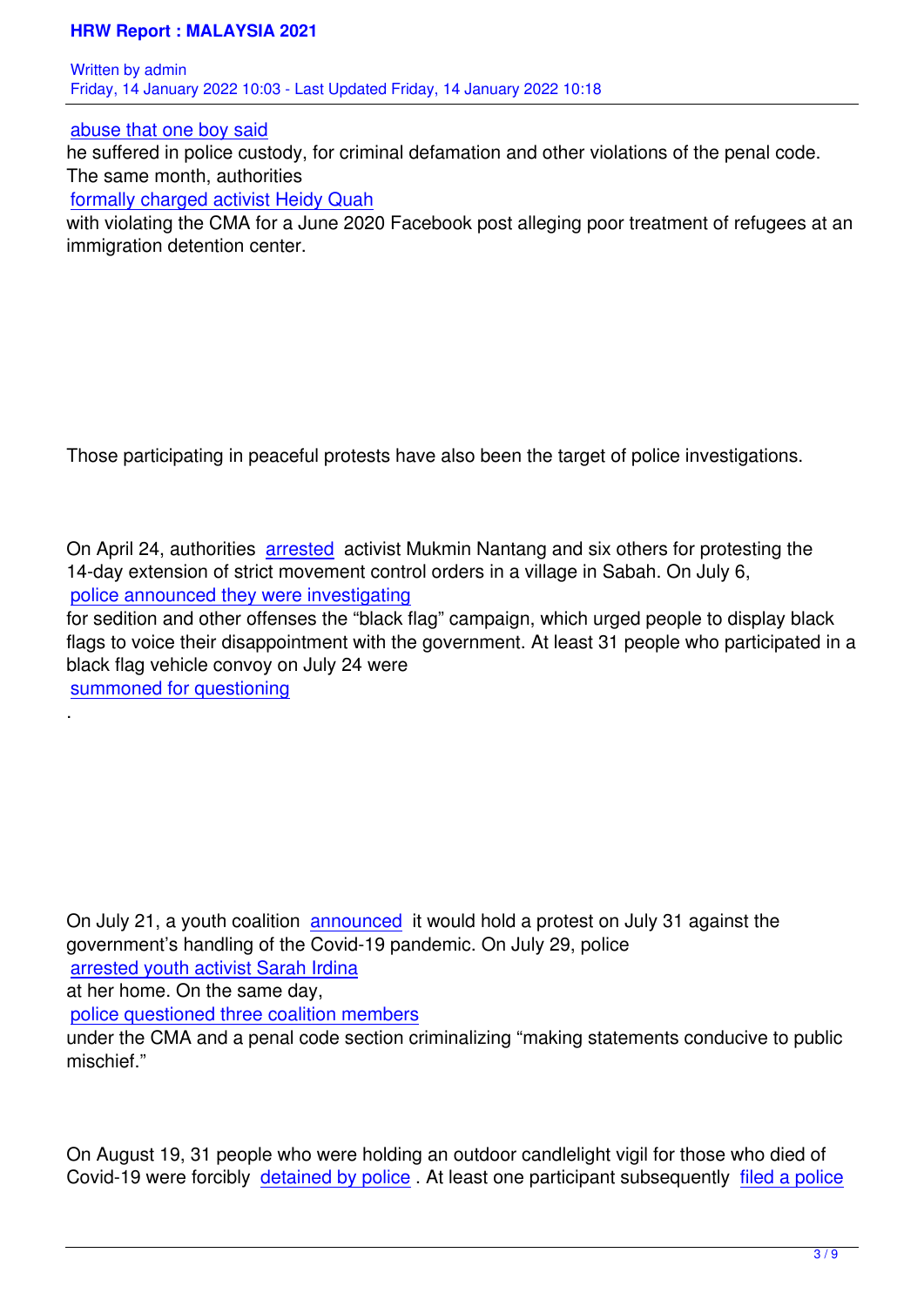#### report and a series over the contract of the contract of the contract of the contract of the contract of the con

physical injuries allegedly caused by the police.

#### *Freedom of Media*

Freedom of the press declined during the year. On February 18, the country's highest court held online news portal Malaysiakini in contempt of court for five comments posted by readers, even though the portal removed the comments shortly after being notified of their presence. The court imposed a fine of RM500,000 (US\$124,000). The authorities opened a contempt investigation into the **outlet's editor-in-chief**, Steven Gan, for commenting on the court's ruling.

In May, the police summoned two□ Malaysiakini journalists for questioning about their coverage of allegations that police brutality was the cause of a death in detention. In July, they summoned Boo-Su Lyn

of health care news portal Cod[e Blue for questio](https://www.malaysiakini.com/news/575071)n[ing over an](https://www.malaysiakini.com/news/575071) article about a Covid-19 outbreak at a vaccination center.

On July 2, the Federal Court upheld a defamation ruling against Malaysiakini in a decision that narrowly construed the common law public interest defense, posing a serious risk to media freedom. The case, brought by Raub Australian Gold Mining Company, related to articles and videos posted by Malaysiakin[i about the possible impact](https://www.malaysiakini.com/news/581379) of air pollution from a gold mine.

# **Police Abuse and Impunity**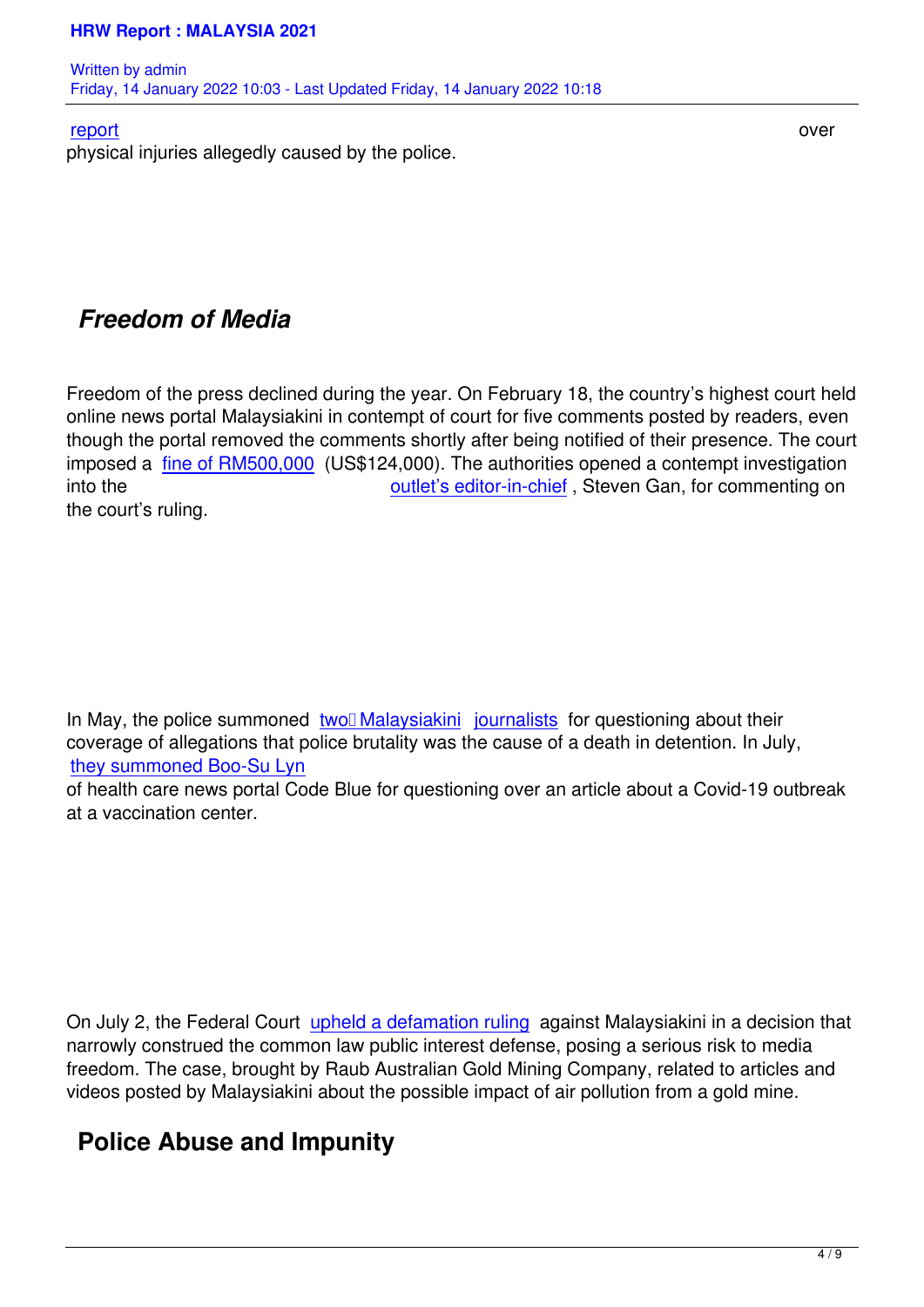Police abuse of suspects in custody continues to be a serious problem, as does a lack of accountability for such offenses. The standard of care for those in detention is problematic, with detainees dying of treatable illnesses. According to the home minister, as of August, 42 people had died in custody

, with 28 of those deaths in immigration detention centers.

### **[Refugees, As](https://www.hrw.org/world-report/2022/country-chapters/%20105%20custodial%20deaths%20in%20past%202%20years%20(malaysiakini.com))ylum Seekers, and Trafficking Victims**

Malaysia has not ratified the 1951 Refugee Convention. Over 179,000 refugees and asylum seekers , mostly from Myanmar, are registered with the United Nations High Commission for Refugees (UNHCR) office but are not granted legal status and remain unable to work or enroll in [government schools.](https://www.unhcr.org/en-us/figures-at-a-glance-in-malaysia.html)

The government has denied UNHCR access to immigration detention centers since August 2019, and the home minister has rejected calls for access. Malaysia's Home Ministry reported that, as of October 26, 2020, the state of the state of  $\overline{756}$  children

were being held in immigration detention

facilities nation[wide, including 326 from Myanma](https://www.malaysiakini.com/news/577718)r who are detained without parents or guardians. In May, the

[Suhakam child commissioner expressed](https://www.thestar.com.my/news/nation/2020/11/04/home-ministry-756-children-held-at-immigration-detention-centres-nationwide-as-of-oct-26) concern

that Rohingya girls who had been trafficked to Malaysia as child brides were being detained in an immigration detention center. In February,

[Malaysia deported 1086 Myanmar nationals](https://www.malaysiakini.com/news/575428)

just weeks after a coup overthrew that country's elected government.

The immigration authorities conducted repeated raids and detained thousands of undocumented workers, despite concerns that doing so would discourage them from seeking vaccination or treatment for Covid-19.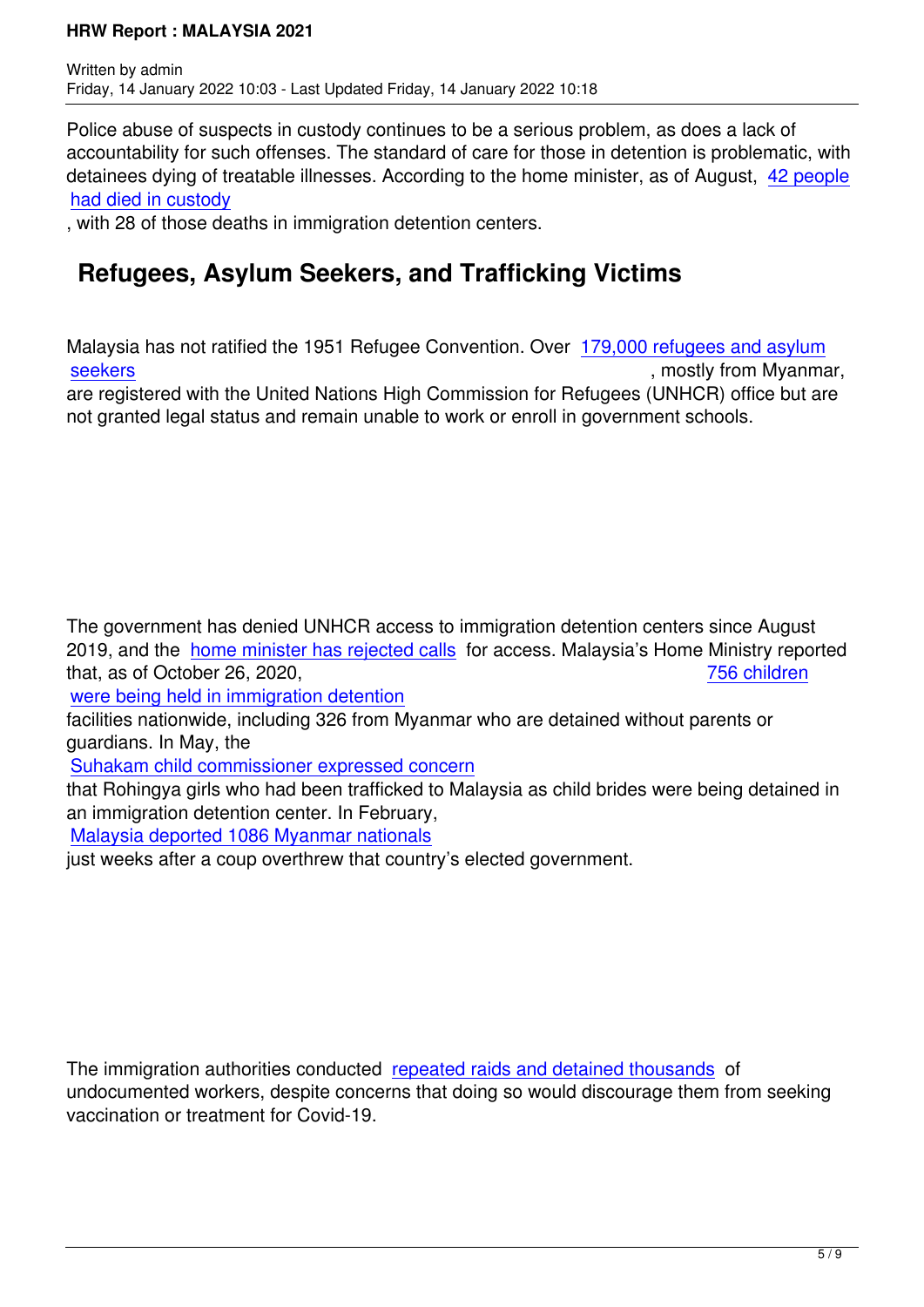The United States downgraded Malaysia to Tier 3 in its annual Trafficking in Persons report, noting that the government was "not making significant efforts" to eliminate trafficking.

# *Freedom of Religion*

Malaysia restricts the rights of followers of any branches of Islam other than Sunni, with those following Shia or other branches subject to arrest for deviancy.

In March, the government appealed a High Court ruling that struck down a 1986 directive forbidding non-Muslims from using the word "Allah" and other Islamic words.

In September, the government announced it was drafting a new law to restrict the propagation of non-Islamic religions **in the Federal Territories** .

# *Criminal Justice*

Malaysia permits the death penalty for various crimes and makes the sentence mandatory for 11 offenses.

Malaysia detains individuals without trial under restrictive laws. The Security Offenses (Special Measures) Act, or SOSMA, allows for preventive detention of up to 28 days with no judicial review for a broadly defined range of "security offenses." On September 1, the home minister stated that the state of the state of the state of the state of the state of the state of the state of the sta

individuals "issuing statements that could incite others to the point of causing public fear" could face action under SOSMA.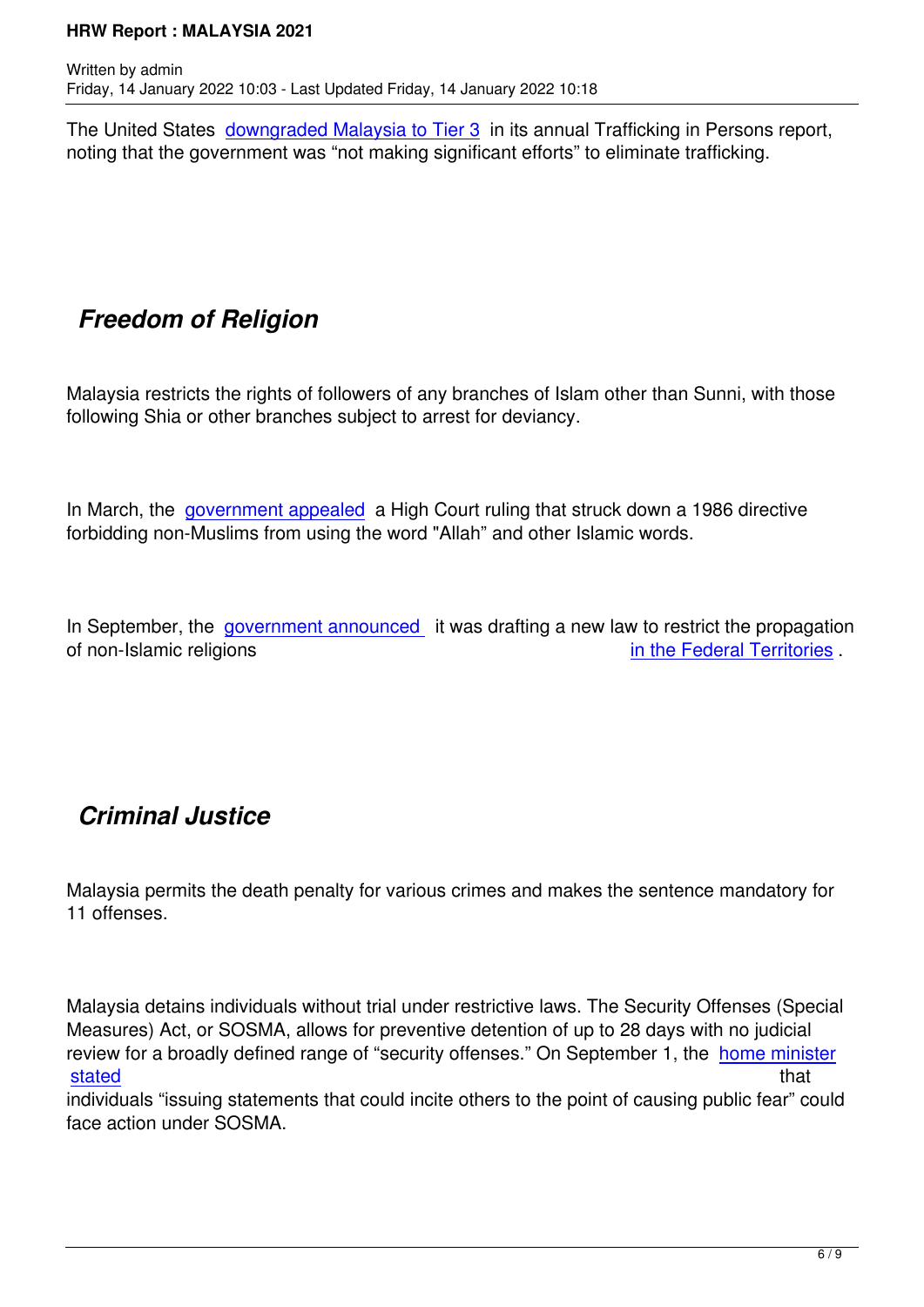Both the 1959 Prevention of Crime Act and the 2015 Prevention of Terrorism Act give government-appointed boards the authority to impose detention without trial for up to two years, renewable indefinitely, to order electronic monitoring, and to impose other significant restrictions on freedom of movement and association. No judicial review is permitted for these measures.

# **Sexual Orientation and Gender Identity**

Discrimination against LGBT people remains pervasive in Malaysia. Federal law punishes "carnal knowledge against the order of nature" with up to 20 years in prison and mandatory whipping. Numerous state Sharia laws prohibit both same-sex relations and non-normative gender expression, resulting in frequent arrests of transgender people. In February, the Federa l Court ruled

that section 28 of Selangor's Shariah Criminal Offences Enactment, which criminalizes sexual intercourse "against the order of nature," was invalid.

Authorities have proposed a range of changes to Sharia regulations that, if passed, would negatively impact LGBT people. These include harsher sentencing for same-sex conduct and gender expression. In September, the Perlis state fatwa committee announced that those in gender-nonconforming clothing were banned from entering mosques.

In January, Islamic authorities arrested Nur Sajat, a cosmetics entrepreneur and social media personality, on charges of "insulting Islam" by dressing in clothing typically associated with women at a religious event. On February 23, after she failed to appear in court, the Sharia court issued an arrest warrant for her. On February 25, the Islamic authorities announced the deployment of at least 122 law enforcement officers "to find and arrest Nur." In October, Mala ysia filed extradition requests

for Nur with Thailand and Australia. On October 18, Nur Sajat announced that she was in Australia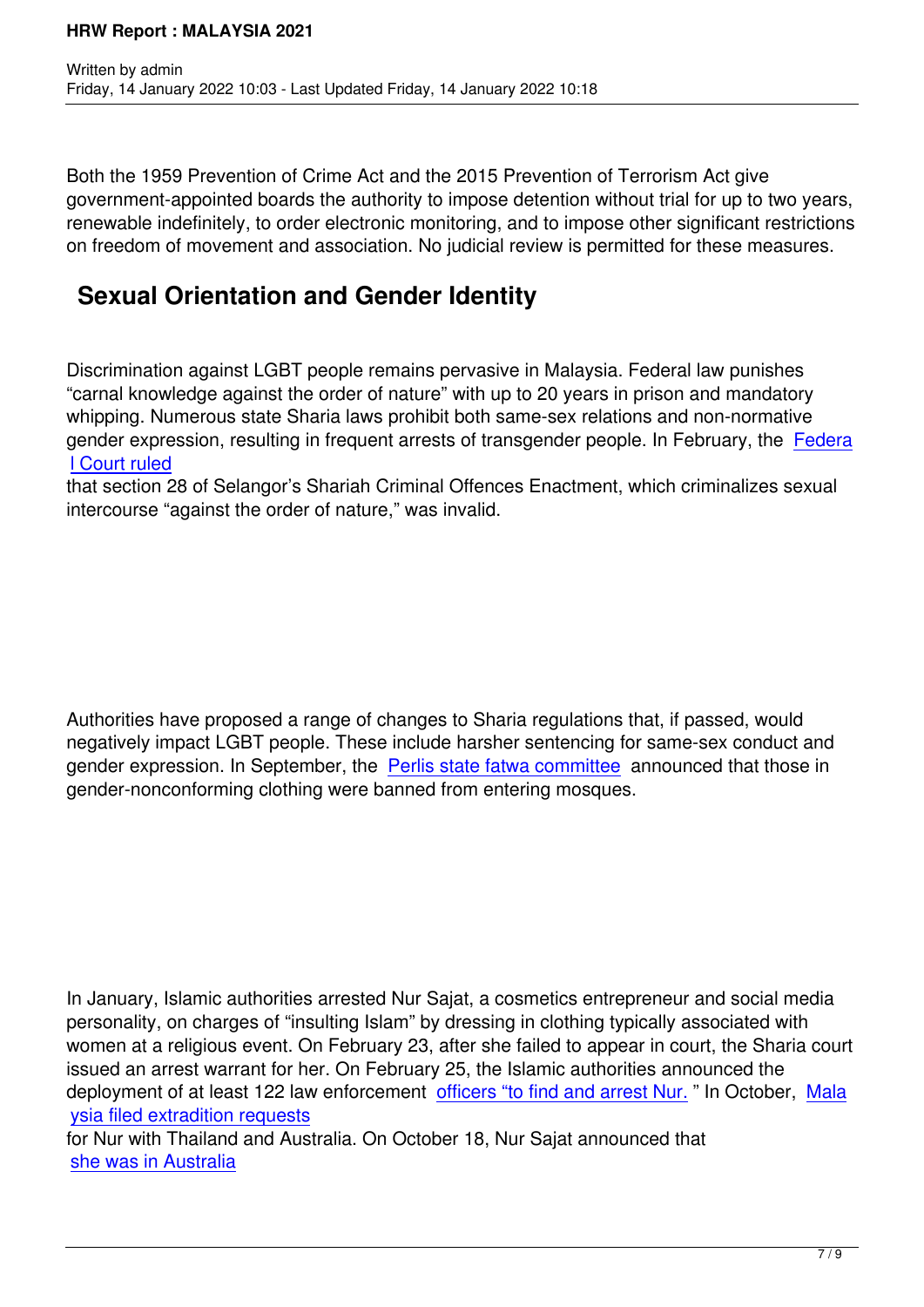, where she has been granted asylum.

# *Women's Rights*

Written by administration of the contract of the contract of the contract of the contract of the contract of the contract of the contract of the contract of the contract of the contract of the contract of the contract of t

In September, the **High Court ruled** children born overseas to Malaysian mothers and foreign fathers are automatically entitled to Malaysian citizenship, overturning a discriminatory practice in which only children born abroad to Malaysian fathers were entitled to citizenship. The government **appealed** the decision .

Female students have described being subjected to "period spot checks" in some schools to prove that they are menstruating and can be excused from fasting. A student who reported on social media that her

teacher made jokes about rape in class

was threatened with expulsion, harassed on social [media, and investigate](https://www.malaymail.com/news/malaysia/2021/04/24/suhakam-period-spot-checks-a-violation-of-childs-rights/1969031)d for "intentional insult with intent to provoke a breach of the public peace."

# *Children's Rights*

Malaysia continues to permit child marriage under both civil and Islamic law. Girls ages 16 and 17 can marry with the permission of their state's chief minister. For Muslims, most state Islamic laws set a minimum age of 16 for girls and 18 for boys, but permit marriages below those ages, with no apparent minimum, with the permission of a Sharia court. Widespread school closures due to Covid-19 may have increased risks of child marriage, as research shows that leaving education is highly correlated with girls being married off.